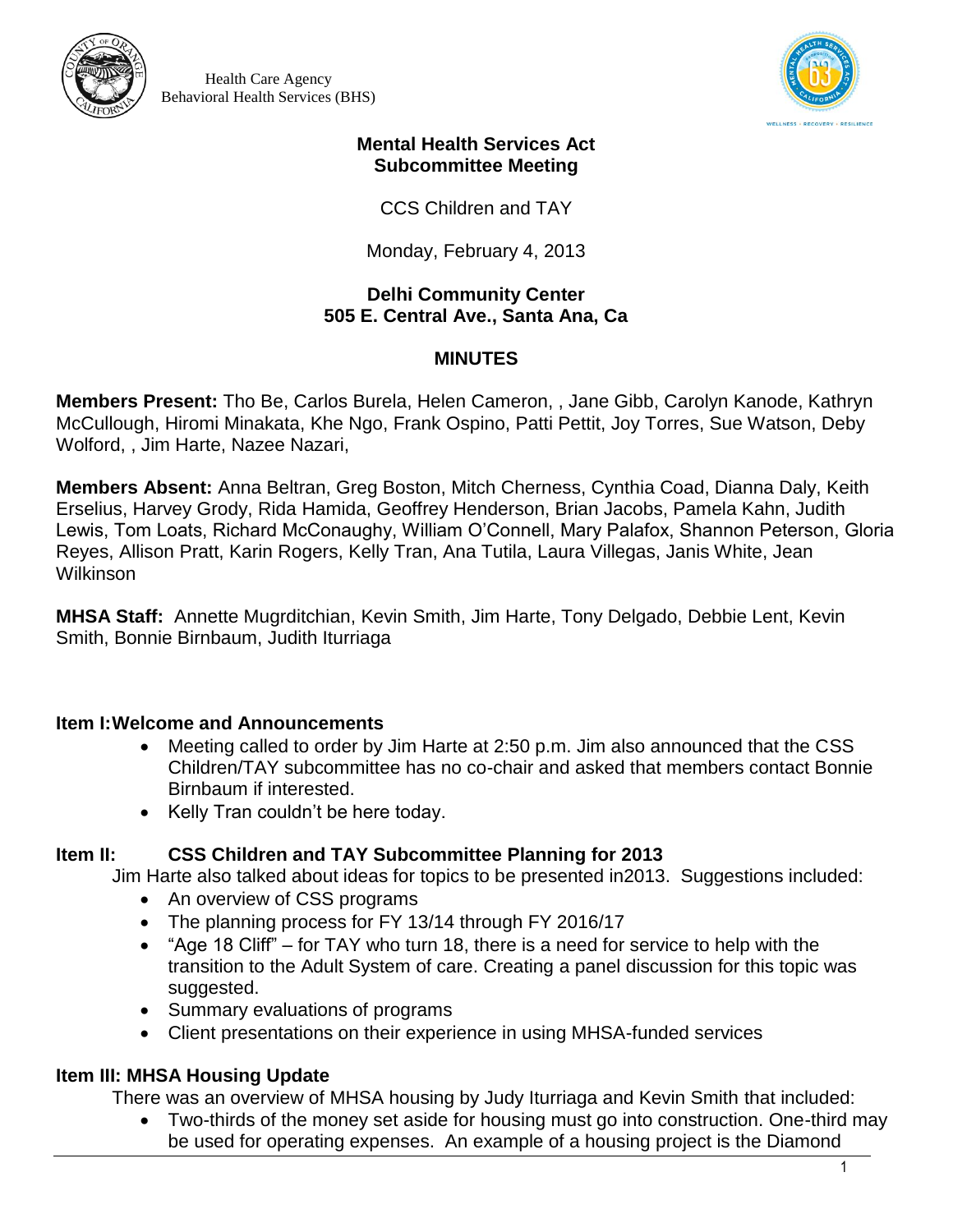



apartments. If Section 8 funding is used in the housing, then applicants must qualify for both the Section 8 and MHSA housing programs.

- Kevin stated that he is interested in what is called the 'Room and Board' option for MHSA housing, something Orange County doesn't currently have but is available in Riverside County
- Kevin also said that "shared housing" is an option in MHSA housing
- Judy stated that in order for to be eligible for MHSA housing, one has to be qualified for MHSA services
- Kevin stated that MHSA has finally secured a developer to establish the first TAY housing project.

### **Item IV: Questions/Comments**

None

### **Item V: Meeting Adjourned at 3:30 p.m.**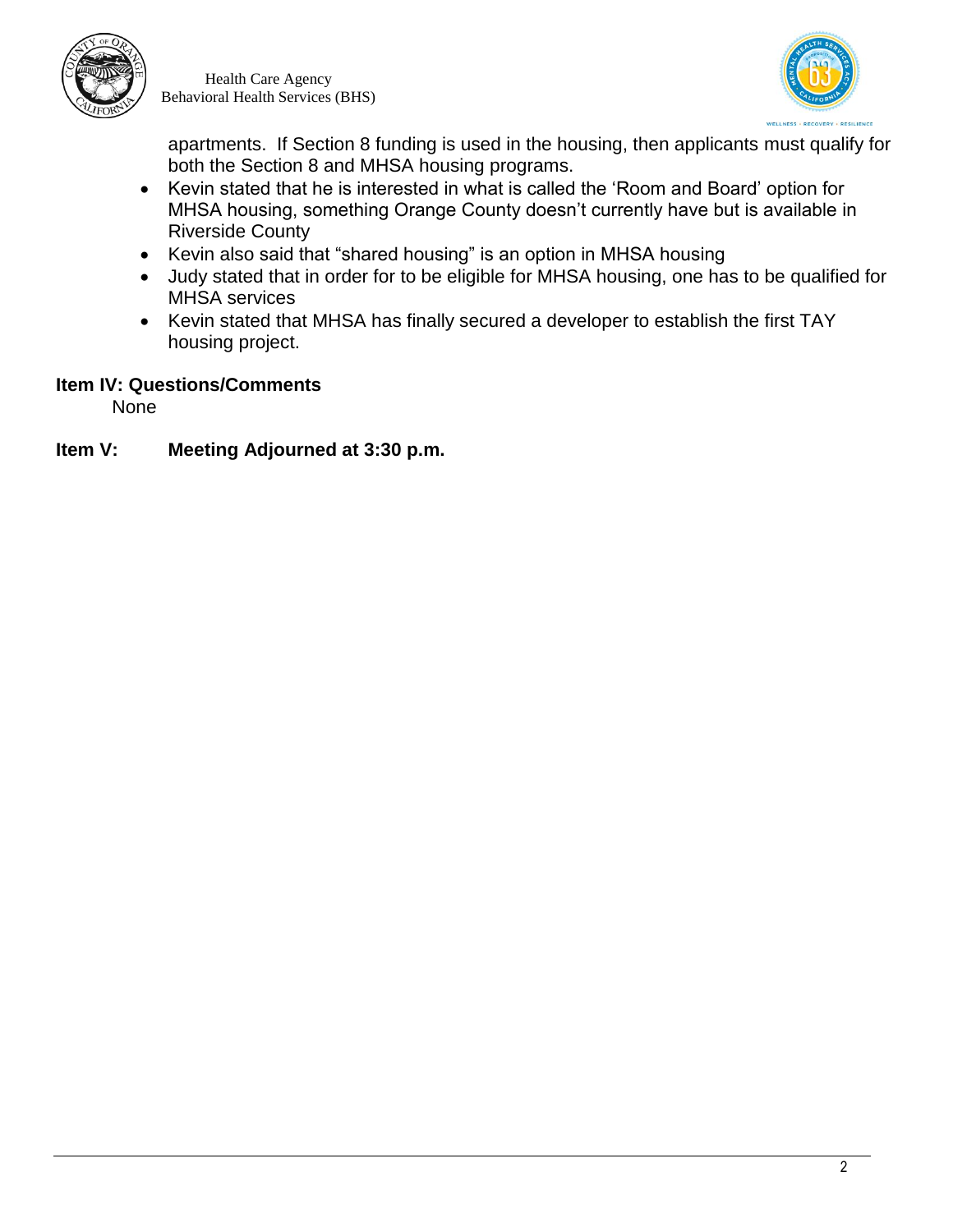



#### **Mental Health Services Act Subcommittee Meeting**

#### **PEI Subcommittee Meeting Feb. 4, 2013 Delhi Community Center, Santa Ana, CA. Minutes**

**Members present:** Chris Bieber, Patricia Boortz, Theresa Boyd, Denise Cuellar, William Gonzalez, Carol Kanode, Paul Leon, Nomi Lonky, Belinda McCleese, Brett O'Brien, Maureen Robles, Julian Rodriguez, Linda Smith, Daria Waetjen, Deby Wolford, Mayada Abdulla for Nahla Kayali. **Members absent:** Dave Bridgewaters, Paul Cho, Dianna Daly,Ray Gallagher, Amy Grindrod, Rida Hamida,Eric Handler, Cheryl Hart, Paul Leon, Brian Maser, Alyce Mastrianni, Richard McConaughy, Nazee Nazari, Tricia Nguyen, William O'Connell, Mary O'Connor, Mary Palafox, Devin Peterson, Donald Sharps, Kelly Tran, Sue Watson, Janis White, Jean Wilkinson, Gregory White. **Staff:** Jenny Qian

### **Item I: Call to order**

Subcommittee Meeting called to order at 1:10 p.m. Chris Bieber began the meeting by reading the "purpose of sub-committee"

### **Item II. Introductions**

Daria Waetien introduced Dr. Will Rhett-Mariscal from California Institute for Mental Health.

#### **Item III. Prevention and Early Intervention Presentation**

Dr. Will Rhett-Mariscal presented on the Prevention and Early Intervention component of the Mental Health Services Act. Refer to handout.

For questions, write to [MHSAPrevention@ochca.com](mailto:MHSAPrevention@ochca.com)

# **Item IV. Questions/Comments**

Various members asked the presenter questions regarding PEI funding and program development throughout the presentation.

# **Item V. Adjournment:**

Daria Waetjen adjourned the meeting at 2:30 p.m.

# **The Next Subcommittee meeting will be held on April 1st, 2013 at the Delhi Community Center.**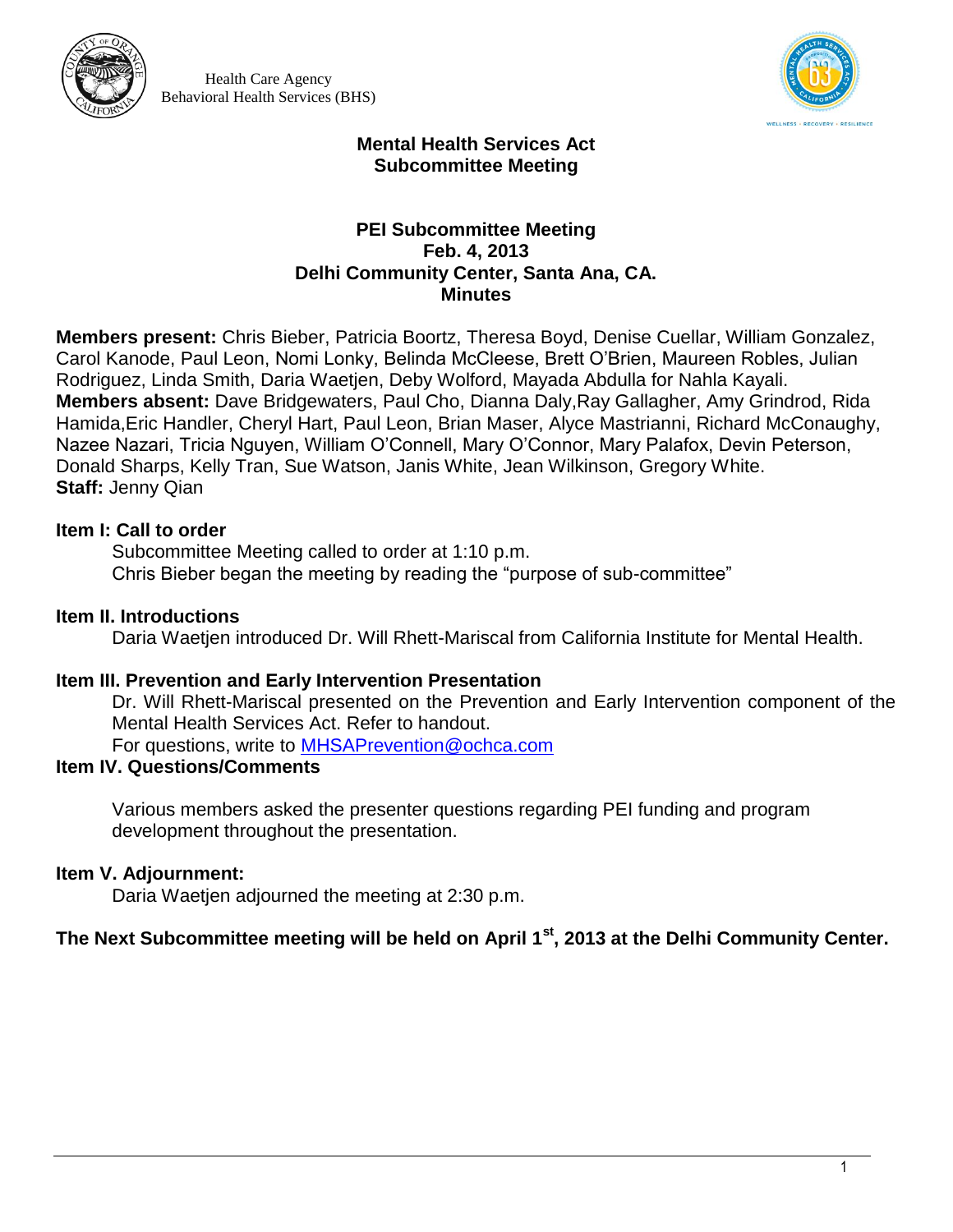



#### **Mental Health Services Act Subcommittee Meeting**

### **WET/INNOV Subcommittee Meeting February 4, 2013**

# **Delhi Community Center, Santa Ana, CA.**

#### **Minutes**

**Members Present:** Tho Be, Theresa Boyd, Denise Cuellar, William Gonzalez, Maria Carrillo, Amy Grindrod, Belinda McCleese, Kathryn McCullough, Nazee Nazari, Khe Ngo, Tricia Nguyen, George Nguyen, Mary O'Connor, Linda Smith, Jean Wilkinson, George Wright, Sue Watson, Maureen Robles, Mayada Abdullah for Nahla Kayali

**Members Absent:** Helen Cameron, Rida Hamida, Brian Maser, Alyce Mastrianni, Brett O'Brien, William O'Connell, Frank Ospino, Shannon Peterson, Gloria Reyes, Karin Rogers, Donald Sharps, **Staff:** Sheryl Curl

### **Item I: Call to order**

Subcommittee Meeting called to order by Denise Cuellar at 2:50 p.m. **Item II. 2013 WET/INNOV presentation planning:**

Denise Cuellar and William Gonzalez led the meeting by asking for presentation ideas for WET:

- Overview of WET programs and the outcomes for WET programs as of now.
- Presentation about the impact of Pacific Clinic REI
- CIT and CAT joint presentation
- Presentation and update on sensitivity training for officers
- Trauma focused CBT training.
- Wrap Wellness
- Scholarships

# **Item III. Integrated Community Services Presentation:**

Caitlin Luu program manager of the ICS program gave presentation. Refer to Handout. **Item IV. Update on Innovations Projects:**

Gerry Aguirre reported on each of his current Innovations projects. All are doing well and moving forward. Volunteer to Work program will go live with Goodwill on April 1, 2013. New Innovation projects have been discussed and are being developed currently; however, no new information is available at this time on those Innovation projects.

# **Item V. Questions/Comments**

Sherri Curl encouraged the subcommittee to contact her with any and all WET related questions and concerns.

# **Item VI: Adjournment:**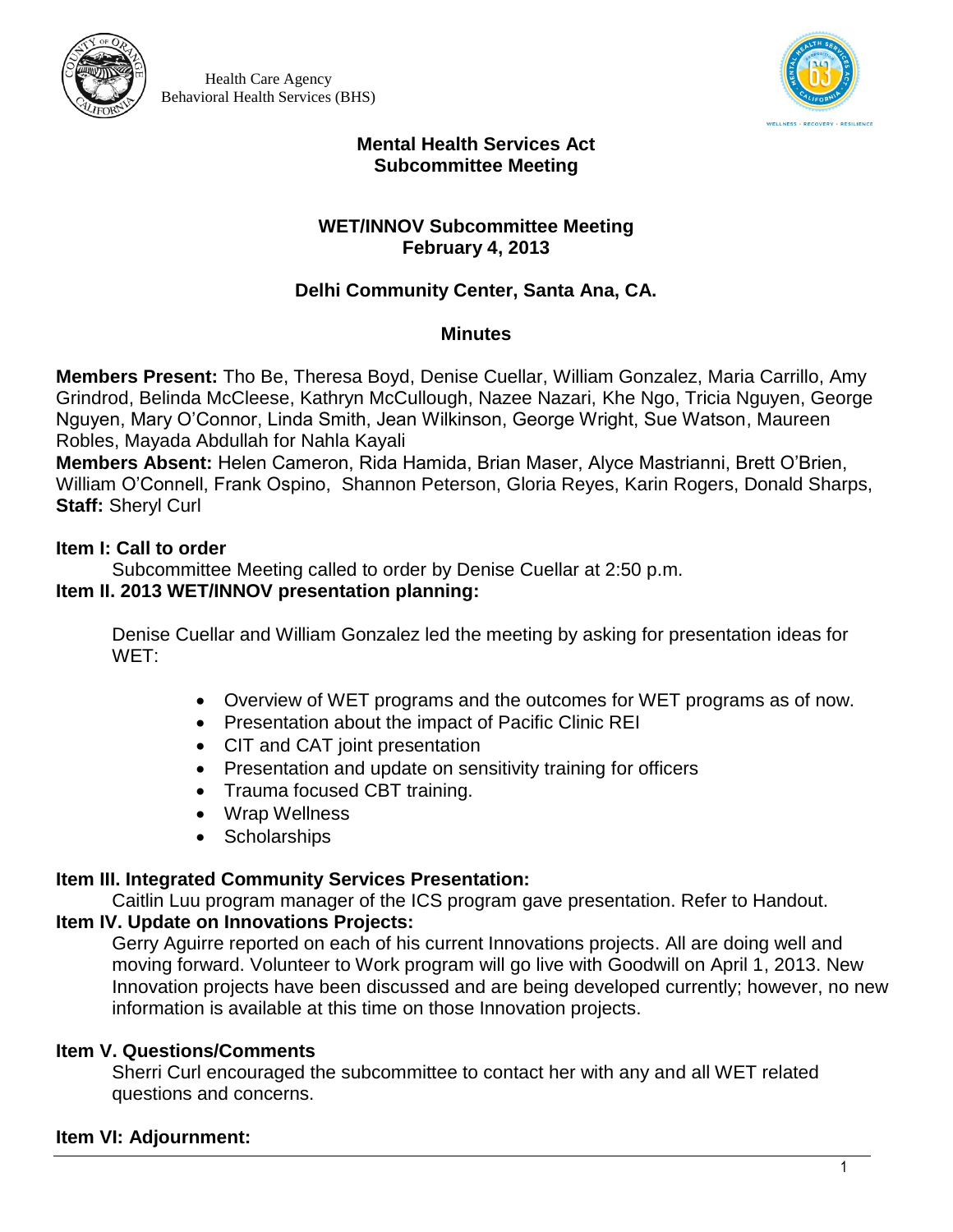



Denise Cuellar and William Gonzalez adjourned the meeting at 3:30 p.m.

**The Next Subcommittee meeting will be held on April 1, 2013 at the Delhi Community Center.**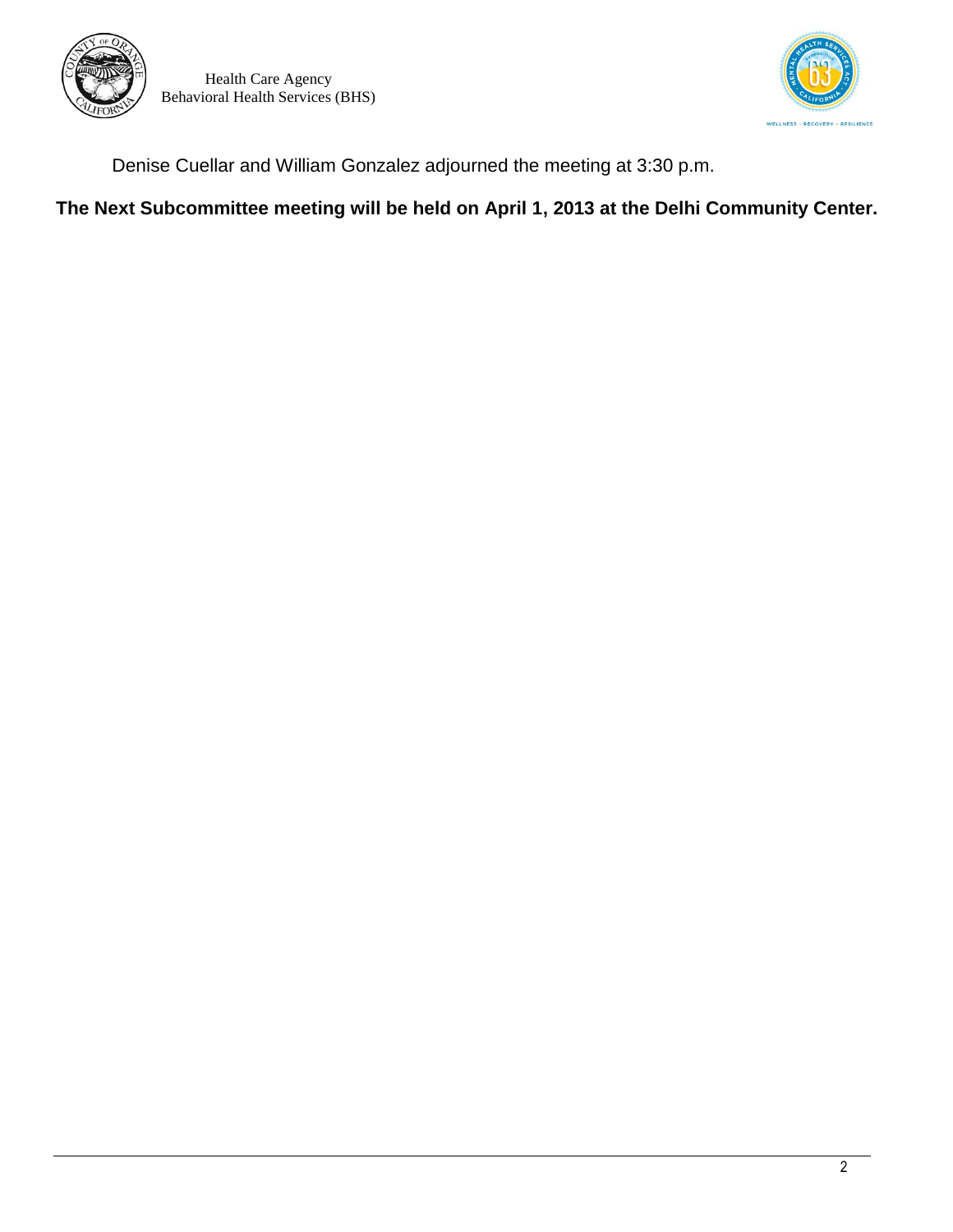



#### **Mental Health Services Act Subcommittee Meeting**

CCS Adults/Older Adults

Monday, February 4, 2013

### **Delhi Community Center 505 E. Central Ave., Santa Ana, CA**

# **MINUTES**

**Members Present:** Tho Be, Carlos Burela, Helen Cameron, Tony Delgado, Jane Gibb, Carolyn Kanode, Kathryn McCullough, Hiromi Minakata, Khe Ngo, Frank Ospino, Patti Pettit, Joy Torres, Sue Watson, Deby Wolford, , Nazee Nazari, Kevin Smith

**Members Absent:** Anna Beltran, Greg Boston, Mitch Cherness, Cynthia Coad, Dianna Daly, Keith Erselius, Harvey Grody, Rida Hamida, Geoffrey Henderson, Brian Jacobs, Pamela Kahn, Judith Lewis, Tom Loats, Richard McConaughy, William O'Connell, Mary Palafox, Shannon Peterson, Gloria Reyes, Allison Pratt, Karin Rogers, Kelly Tran, Ana Tutila, Laura Villegas, Janis White, Jean **Wilkinson** 

**MHSA Staff:** Annette Mugrditchian, Kevin Smith, Jim Harte, Debbie Lent, Jim Harte, Judy Iturriaga

# **Item I:Welcome and Announcements**

Meeting called to order by Helen Cameron at 1:10 p.m.

# **Item II: Sub-Committee Ideas for Presentations in 2013**

Helen Cameron talked about the purpose of the subcommittees. Helen also talked about ideas for topics to present during 2013. These include:

- Overview of CSS programs
- Commission on ending homelessness in 2020
- Numbers of people served in FSP's and length of time in the program
- CAT and PERT diversions and other outcomes
- Outreach team, particularly how these teams are evaluated
- Long term outcomes of community services including FSP's. What happens when a client graduates?
- A discussion of HIPAA regulations

# **Item III: MHSA Housing Update**

There was an overview of MHSA housing by Judy Iturriaga and Kevin Smith. Information was presented, including:

- Two-thirds of the money set aside for housing must go into construction. One-third may be used for operating expenses.
- An example of a housing project is the Diamond apartments. If Section 8 funding is used in the housing, then applicants must qualify for both the Section 8 and MHSA housing programs.